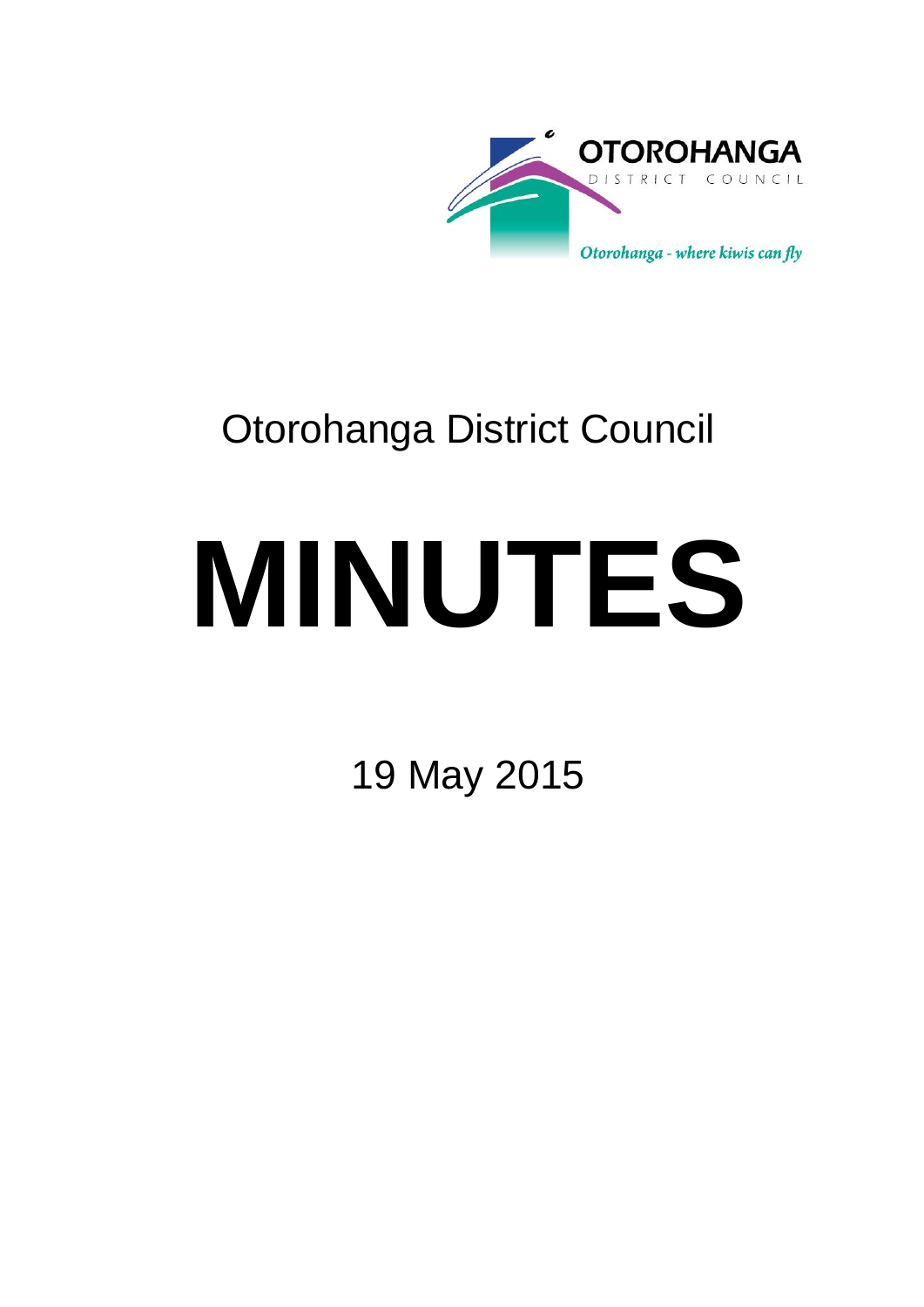#### **OTOROHANGA DISTRICT COUNCIL**

19 May 2015

Minutes of an ordinary meeting of the Otorohanga District Council held in the Council Chambers, Maniapoto St, Otorohanga on Tuesday 19 May 2015 commencing at 10.02am.

### **MINUTES**

Minutes are unconfirmed and subject to amendment at the next meeting of Council.

#### **ORDER OF BUSINESS:**

| <b>ITEM</b>            | <b>PRECIS</b>                                                                                       | <b>PAGE</b> |
|------------------------|-----------------------------------------------------------------------------------------------------|-------------|
| <b>PRESENT</b>         |                                                                                                     | 1           |
| IN ATTENDANCE          |                                                                                                     | 1           |
| <b>APOLOGIES</b>       |                                                                                                     | 1           |
| <b>OPENING PRAYER</b>  |                                                                                                     | 1           |
|                        | <b>ITEMS TO BE CONSIDERED IN GENERAL BUSINESS</b>                                                   | 1           |
|                        | CONFIRMATION OF MINUTES - 21 APRIL 2015                                                             | 1           |
| <b>REPORTS</b>         |                                                                                                     | 1           |
| Item 203               | OTOROHANGA COMMUNITY BOARD MINUTES 23 APRIL 2015                                                    |             |
| Item $204$             | DISTRICT LIBRARIANS QUARTERLY REPORT FOR JANUARY TO MARCH<br>2015                                   |             |
| Item $205$             | MANAGEMENT ACCOUNTS FOR THE PERIOD ENDING 31 MARCH 2015                                             |             |
| Item $206$             | ROUTINE SERVICES REPORT FEBRUARY TO APRIL 2015                                                      |             |
| Item 207               | ANIMAL CONTROL OFFICERS REPORT FOR JANUARY TO MARCH 2015                                            |             |
| Item 208               | <b>PROPOSED STRUCTURES AND WORKS IN PUBLIC PLACES BYLAW</b>                                         |             |
| Item 209               | MINUTES OF WAIKATO CIVIL DEFENCE EMERGENCY MANAGEMENT<br>GROUP JOINT COMMITTEE MEETING 2 MARCH 2015 |             |
| Item $210$             | MINUTES OF NGA WAI O WAIPA CO-GOVERNANCE FORUM MEETING 5<br><b>MARCH 2015</b>                       |             |
| Item $211$             | ODC MATTERS REFERRED FROM 21 APRIL 2015                                                             |             |
| <b>GENERAL</b>         |                                                                                                     |             |
| <b>MEETING CLOSURE</b> |                                                                                                     |             |
|                        |                                                                                                     |             |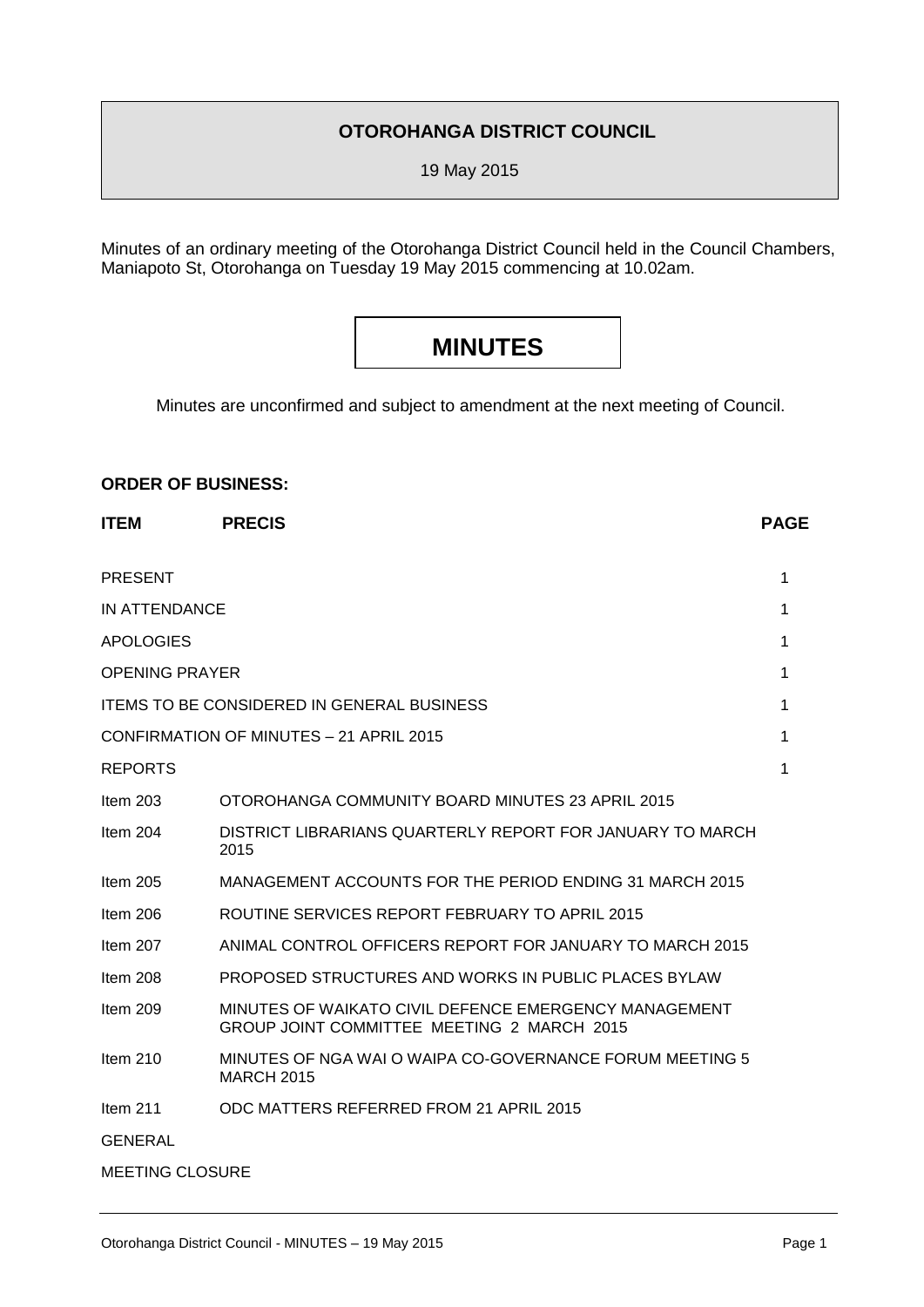#### **PRESENT**

Cr DM Pilkington (Deputy Mayor), Crs RA Klos, RM Johnson, KC Phillips, RJ Prescott, PD Tindle and AJ Williams.

#### **IN ATTENDANCE**

Messrs DC Clibbery (Chief Executive), GD Bunn (Finance & Administration Manager), AR Loe (Environmental Services Manager) (attended at 11.30am), RH Brady (Engineering Manager) and CA Tutty (Governance Supervisor).

#### **OPENING PRAYER**

Cr Klos read the Opening Prayer.

#### **APOLOGY**

**Resolved** that the apology received from His Worship the Mayor, Mr MM Baxter, be sustained.

#### **Cr Prescott / Cr Johnson**

The Deputy Mayor welcomed those present and thanked them for their attendance.

#### **CONFIRMATION OF MINUTES – 21 APRIL 2015**

Cr Johnson referred to page 7, General – District Licencing Commission and reported that he attended a District Licensing Commission training course not meeting.

Cr Pilkington referred to page 7, General – Maniapoto Maori Trust Board, in particular the first line and requested that it be amended that the hui in Te Kuiti was with the Maniapoto Maori Trust Board not the Maniapoto Marae Pact Trust as recorded in the minutes.

Cr Pilkington then referred to page 9, Youth Programmes, and advised that the sum available through the King Country Development Trust is \$15,000 not \$50,000.

**Resolved** that the minutes of the meeting of the Otorohanga District Council held on 21 April 2015, as amended, be approved as a true and correct record of that meeting.

#### **Cr Johnson / Cr Phillips**

#### **REPORTS**

#### **Item 203 OTOROHANGA COMMUNITY BOARD MINUTES 23 APRIL 2015**

**Discussion** 

#### **MATTERS ARISING**

Cr Klos referred to Item 70 – Construction of a garage over a Council Sewer Line, and queried whether Council has a policy around infull development. The Chief Executive replied that under the District Plan there are certain measures in place regarding section size. He said to-date Council's policy has been to discourage residential property owners building over sewer/wastewater pipes. Cr Prescott reported that there is a discrepency between residential and commercial applications to build over a sewer line.

Cr Prescott requested that it be recorded in the Board minutes that he had voted against the resolution, 'that permission for the owner of 11 Rangipare Street, to build over the existing line be declined.' Cr Klos expressed the opinion it would be desirable for elderly people who do not wish to retain a large section to be able to subdivide the section for additional housing.

#### **Resolved**

That the minutes of the meeting of the Otorohanga Community Board held on 23 April 2015 be received.

#### **Cr Tindle / Cr Prescott**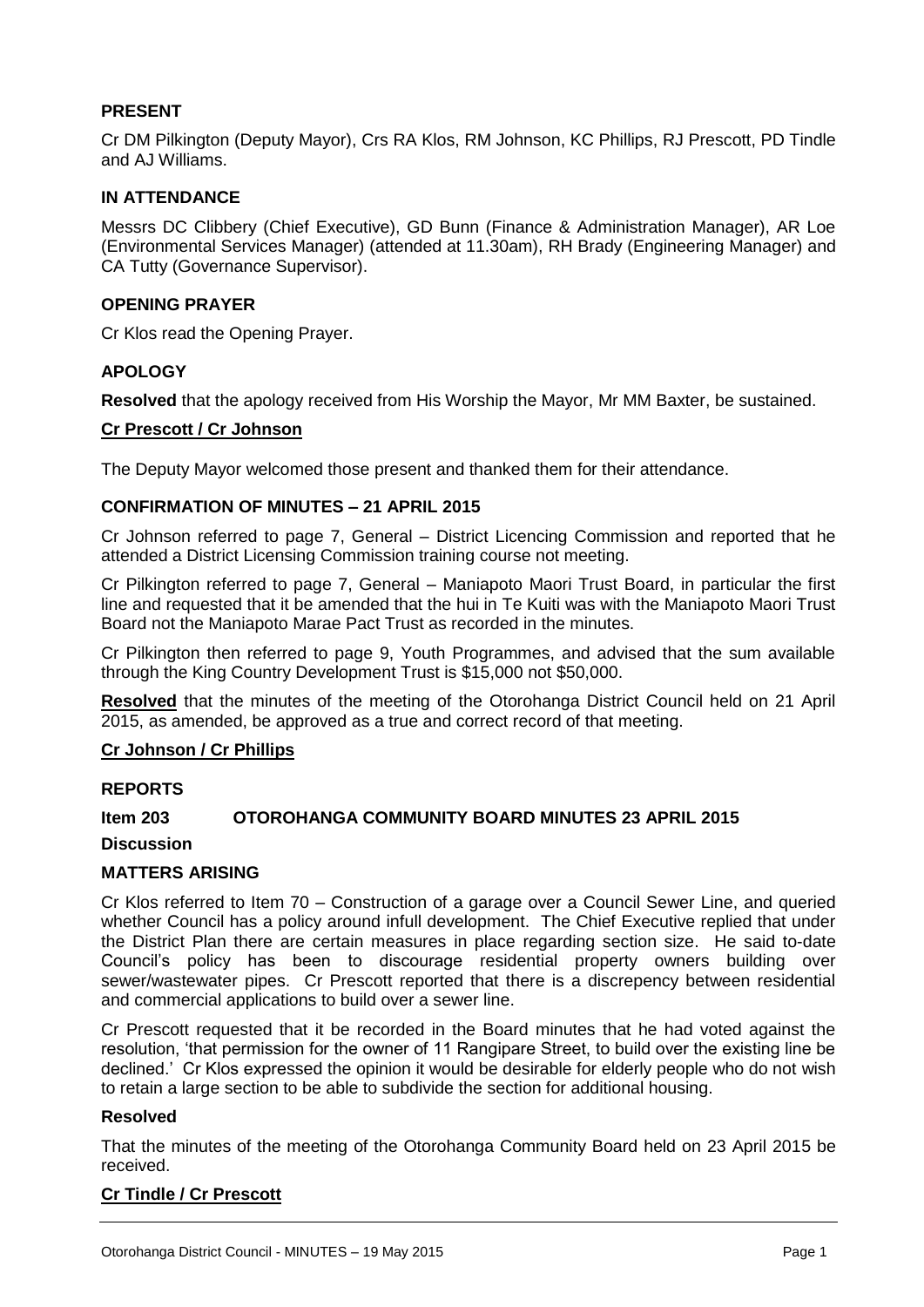#### **STAFFING MATTER**

Council's Project & Design Engineer, Ms Sharlene McGaughran, attended the meeting and introduced a new member of the Project & Design team, Ms Nina Kirkeby. Ms Kirkeby reported she had previously been working on the Waikato Expressway and is a qualified Geologist. She said she is currently working on a roadside school safety programme and other activities allocated to her. The Deputy Mayor extended a warm welcome to Nina and said it was lovely to have her as a staff member.

#### **Item 204 DISTRICT LIBRARIANS QUARTERLY REPORT FOR JANUARY TO MARCH 2015**

#### **Discussion**

The District Librarian attended the meeting and presented her quarterly report.

The Deputy Mayor extended a warm welcome to the Librarian.

With reference to the Kotui implementation, Cr Klos queried how the Librarian intended to market to the Community the wealth of library resources that are now easily accessible online. The Librarian replied that she may go out into the District and carry out small group presentations. The Deputy Mayor suggested that prehaps this could also be carried out through the various local schools. Cr Klos advised that school newsletters are always a good way to communicate with the rural community. The Finance & Administration Manager also suggested that a presentation could be made to Council in a workshop situation.

The Librarian updated Members on the enhancement and development to the Kotui system which are available at no cost to Council.

With regard to the Library re-carpeting, the Finance & Administration Manager reported that staff are currently obtaining quotes. He said technology has vastly improved with nylon carpets, and that these are most commonly used in commercial buildings. Nylon carpet tiles should also be considered. Cr Klos queried why Council is not seeking woollen carpets. It was agreed that further research be undertaken for report back to Council.

The Deputy Mayor said she was pleased to hear the implementation of the Kotui system had gone smoothly and thanked staff for their input.

#### **Resolved**

That the District Librarian's Quarterly Report for the period January to March 2015 be received.

#### **Cr Prescott / Cr Johnson**

#### **Item 205 MANAGEMENT ACCOUNTS FOR THE PERIOD ENDING 31 MARCH 2015**

#### **Discussion**

The District Accountant attended the meeting and took Members through the Draft Management Accounts for the period ended 31 March 2015. He informed Members that due to an annual accural, salaries shown are \$280,000 overall higher than projected. This will be corrected in the June quarter.

#### **RANGINUI RURAL WATER SUPPLY**

The Engineering Manager advised that staff have been unable to convene a meeting of members of the Ranginui Rural Water Supply. He said it is the intention to put together a report to the Committee members with strong recommendations. He said due to the current state of the plant a substantial amount of money is required to be spent to rectify issues with the intake which was causing increased maintenance costs. The Engineering Manager reported that the Committee does not seem motivated to resolve the matter. The Chief Executive informed Members that the Committee has given clear signals they have been dissatisfied for some time with the operation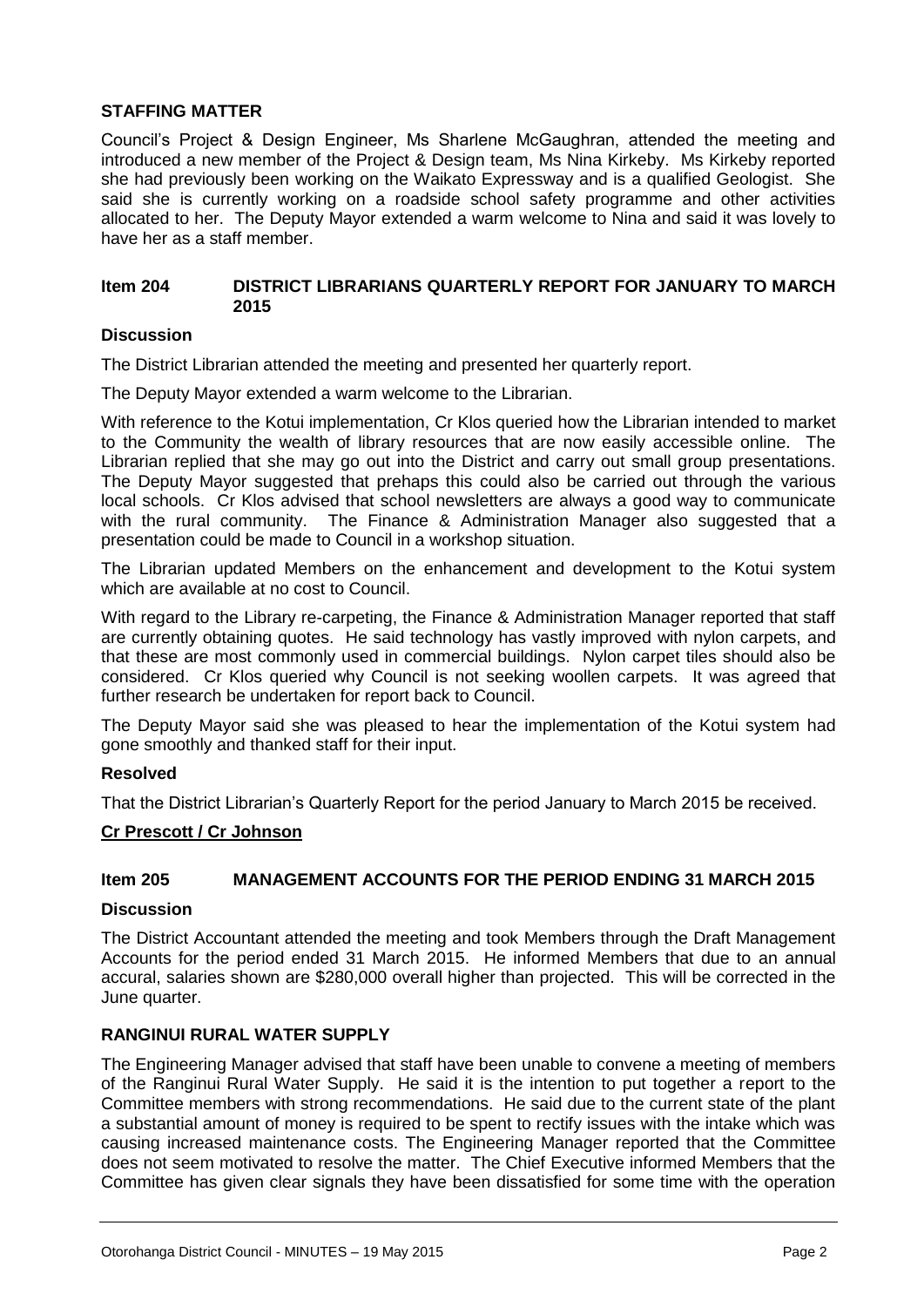of the Scheme. He said a clear indication has been given by them to close the Scheme. The Chief Executive confirmed that Council owns the assets of the Scheme.

Cr Klos advised that the Committee members are in some cases not those that are in a position to make decisions on behalf their Companies. She requested that staff ensure they have discussions with the right people.

#### **FURNITURE AND FITTINGS**

Cr Klos referred to the significant amount of money which is spent on furniture and fittings. She was informed that this relates to predominantly IT equipment rather than desks, chairs, etc. Cr Klos therefore requested that it be shown how much is spent on IT equipment compared to that of office furniture. It was suggested that the account be renamed to reflect its use.

The Deputy Mayor extended Members thanks to the District Accountant for his work in the preparation of the Draft Management Accounts.

#### **Resolved**

That the Draft Management Accounts for the period ended 31 March 2015 be received.

#### **Cr Klos / Cr Phillips**

#### **FINANCE & ADMINISTRATION MANAGER AND DISTRICT ACCOUNTANT**

The Finance & Administration Manager and District Accountant left the meeting at 11.22am.

#### **Item 208 PROPOSED STRUCTURES AND WORKS IN PUBLIC PLACES BYLAW**

#### **Discussion**

The Chief Exeutive referred Members to his report advising that it is proposed to commence the formal process for the making of the new Structures and Works in Public Places Bylaw. He said this process has been approved by both the Otorohanga and Kawhia Community Boards.

The Chief Executive referred to the Draft Structures and Works in Public Places Bylaw 2015 and reported that there is a change in respect to 'air space leases' and one or two other minor changes to the draft document. He confirmed that the draft document is now ready to go for public consultation.

Cr Klos queried how easy will it be for staff to police the proposed bylaw. The Chief Executive replied that the primary purpose of the bylaw is to enable staff to address the matter of the lack of maintenance. He said once the bylaw is in place the property owners will be given instructions and these will be followed up. The Chief Executive further advised that the introduction of the bylaw will give staff the tools necessary to address the issues.

Cr Phillips referred to a letter sent out to property owners and the lack of response to these. He queried whether staff followed these up with a personal approach. The Chief Executive replied that there had been considered little value in doing so, as staff had no ability to create leverage.

#### **ENVIRONMENTAL SERVICES MANAGER**

The Environmental Services Manager attended the meeting at 11.30am.

The Chief Executive advised that letters could be forwarded to individual property owners informing them that they can have a say on the proposed bylaw through consultation.

Cr Johnson queried whether there are any structures that staff are currently concerned about. The Chief Executive replied that there are believed to be one or two verandahs that, in strong winds, could fail. He said the introduction of this bylaw is not due to the results of the Canterbury earthquakes. Cr Johnson then queried the position regarding the hanging baskets. The Deputy Mayor replied that the Otorohanga Business Association oversees these baskets. Cr Tindle advised that property owners were given the option as to whether they wished to have these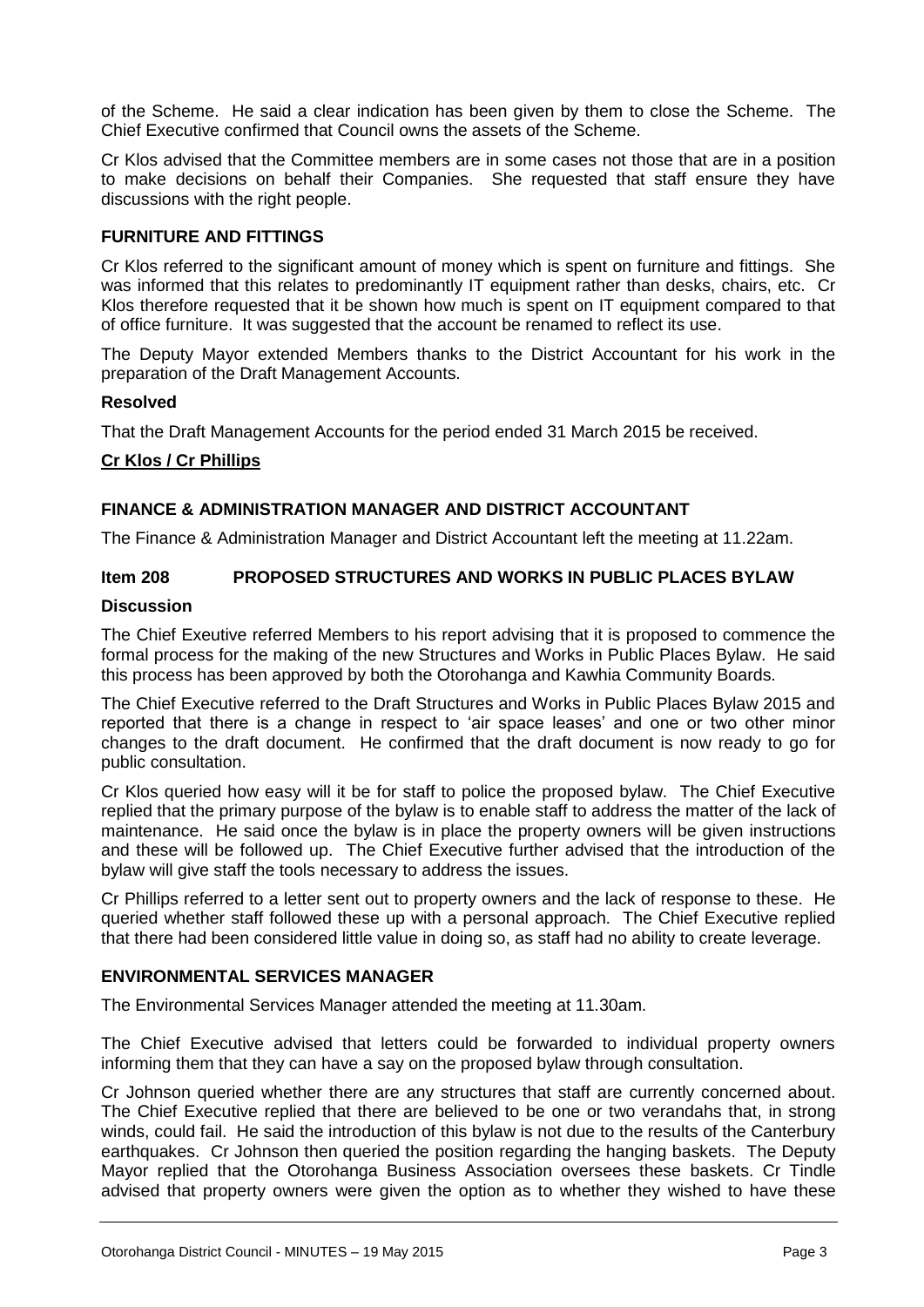baskets hanging off their verandah. The Chief Executive advised that this was an initiative of the Otorohanga Business Association not Council. He said however, Council has a responsibiility as the verandahs/signage are in a public place. Cr Williams expressed the opinion that Council was not being heavy handed in introducing this bylaw. Cr Tindle felt that staff should also be looking at the facade of buildings as well as the verandahs. He reported that signs, etc, that have been erected will place additional load on the verandahs.

#### **Resolved**

**That** 

- 1. The Statement of Proposal in respect of the making of the Otorohanga District Council Structures and Works in Public Places Bylaw 2015 is approved.
- 2. The Special Consultative Procedure as per Section 83 of the Local Government Act 2002 be commenced in respect of making the Otorohanga District Council Structures and Works in Public Places Bylaw 2015 in accordance with the content of the Chief Executive's report.

#### **Cr Prescott / Cr Tindle**

#### **Item 206 ROUTINE SERVICES REPORT - FEBRUARY TO APRIL 2015**

#### **Discussion**

Council's Project & Design Engineer, Ms Sharlene McGaughran and Engineering Officer (Road Maintenance) Mr David Brown attended the meeting. The Engineering Officer (Road Maintenance) presented that part of the Routine Services report on roading matters.

Reference was made to the condition of the footpath in front of the Kawhia Community Hall to which the Engineering Officer replied that remedial works have been included in the maintenance contract for this work to be carried out before the end of this financial year.

The Deputy Mayor queried whether the 'School' markings have been installed outside the Hauturu School. The Engineering Officer agreed to follow this matter up. The Deputy Mayor thanked the Engineering Officer for his presentation.

The Project & Design Engineer then continued with the presentation of the report.

#### **CONTRACT 995 – WHAREPUHUNGA ROAD SEALED SMOOTHING**

Cr Phillips reported that the surface of the carriageway is somewhat rough. The Engineering Officer replied that this should be improved when the reseal is carried out.

#### **KAWHIA FORESHORE SEAWALL**

Reference was made to the final height of the seawall to which the Engineering Manager replied that this matter has been investigated and that the level behind the wall is satisfactory.

The Engineering Manager then continued with the presentation of the report.

#### **RANGINUI RURAL WATER SUPPLY**

Members were informed that the Ranginui Rural Water Supply Committee do not wish for any further funds to be spent on capital improvements.

#### **FROSTS PIT**

Cr Johnson queried whether there is any plans to clear/tidy this area up. He said restoration work has been carried out on the river alongside the tip. The Deputy Mayor suggested a report be prepared outlining opportunities for the area. Following further discussion it was agreed that the Frost Pit area be tidied up and that the steel/scrap metal on site could be sold to fund the works.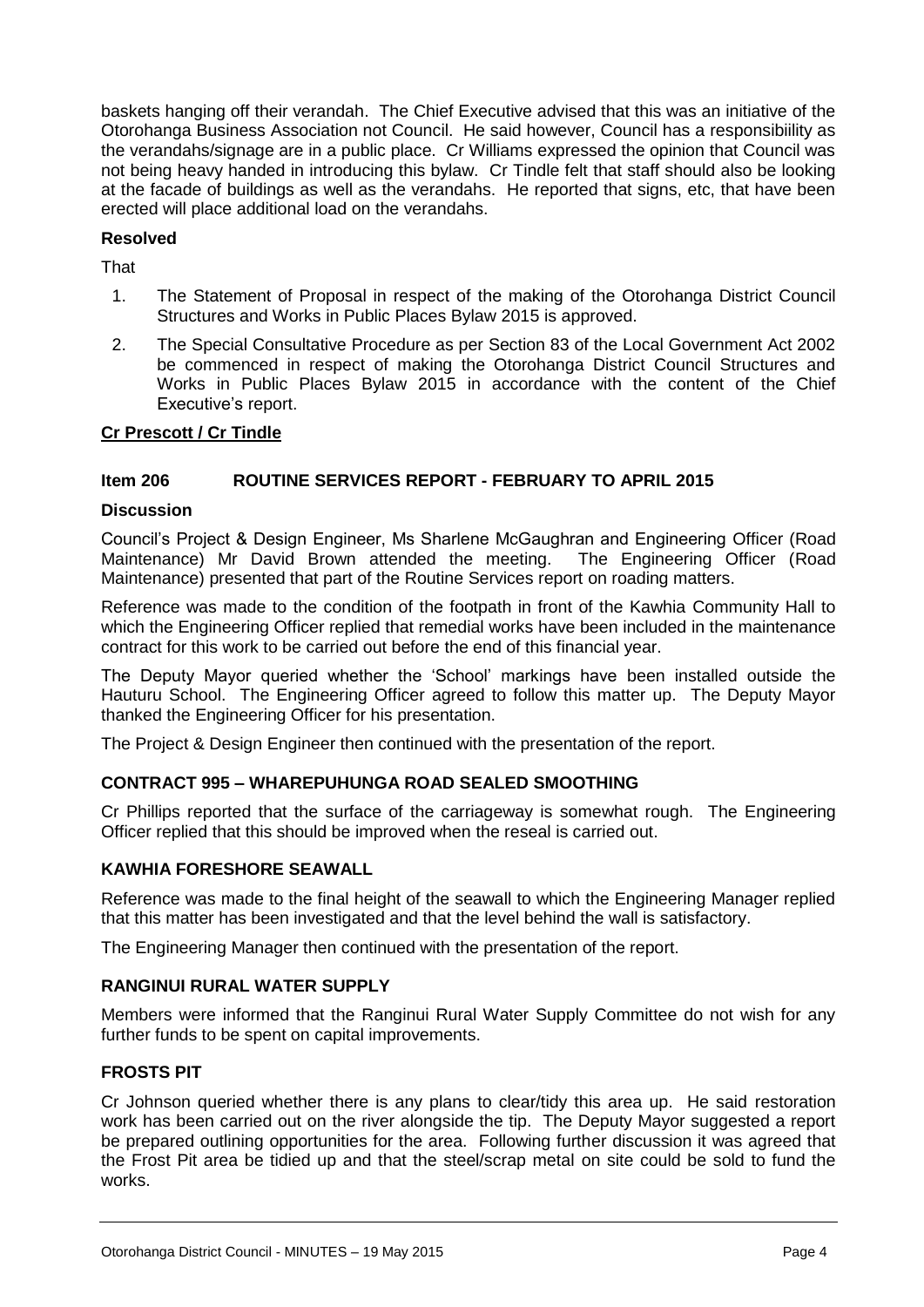Cr Johnson referred to his recent tour of the roads in his area. It was agreed that he discuss this further with the Engineering Manager.

#### **Resolved**

That the Routine report on Engineering matters for the period February to April 2015 be received.

#### **Cr Johnson / Cr Phillips**

#### **Item 207 ANIMAL CONTROL OFFICERS REPORT FOR JANUARY TO MARCH 2015**

#### **Discussion**

The Environmental Services Manager referred Members to his report on Dog & Animal Control Activities in the District for the period January to March 2015.

In reply to Cr Tindle, the Environmental Services Manager advised that the number of dogs throughout the District is fairly static. He said staff will be sending out the dog registration forms next month.

#### **Resolved**

That the Environmental Services Manager's report on Dog and Animal Control for January to March 2015 be received.

#### **Cr Phillips / Cr Prescott**

#### **Item 209 MINUTES OF WAIKATO CIVIL DEFENCE EMERGENCY MANAGEMENT GROUP JOINT COMMITTEE MEETING 2 MARCH 2015**

#### **Discussion**

Members were informed that Cr Prescott attended this meeting. The Environmental Services Manager advised that these minutes are unconfirmed and will be adopted at the next meeting of the Joint Committee.

#### **Resolved**

That the minutes of the Waikato Civil Defence Emergency Management Group Joint Committee meeting held in the Council Chambers, Waikato Regional Council, Grey Street, Hamilton on 2 March 2015 be received.

#### **Cr Prescott / Cr Williams**

#### **Item 210 MINUTES OF NGA WAI O WAIPA CO-GOVERNANCE FORUM MEETING 5 MARCH 2015**

#### **Discussion**

The Environmental Services Manager advised that the Mayor is the nominated representative for Council however, as the Mayor was unable to attend, he was present at the meeting.

#### **Resolved**

The minutes of Nga Wai o Waipa Co-Governance Forum meeting held at the Waikato Regional Council, Grey Street, Hamilton in the Council Chambers on 5 March 2015 be received.

#### **Cr Klos / Cr Tindle**

#### **Item 211 ODC MATTERS REFERRED FROM 21 APRIL 2015**

**Discussion** 

#### **KAWHIA FEES & CHARGES**

Members were informed that the item under District Accountant, Kawhia Fees & Charges, will be on the agenda for the next meeting of the Kawhia Community Board to be held on 29 May 2015.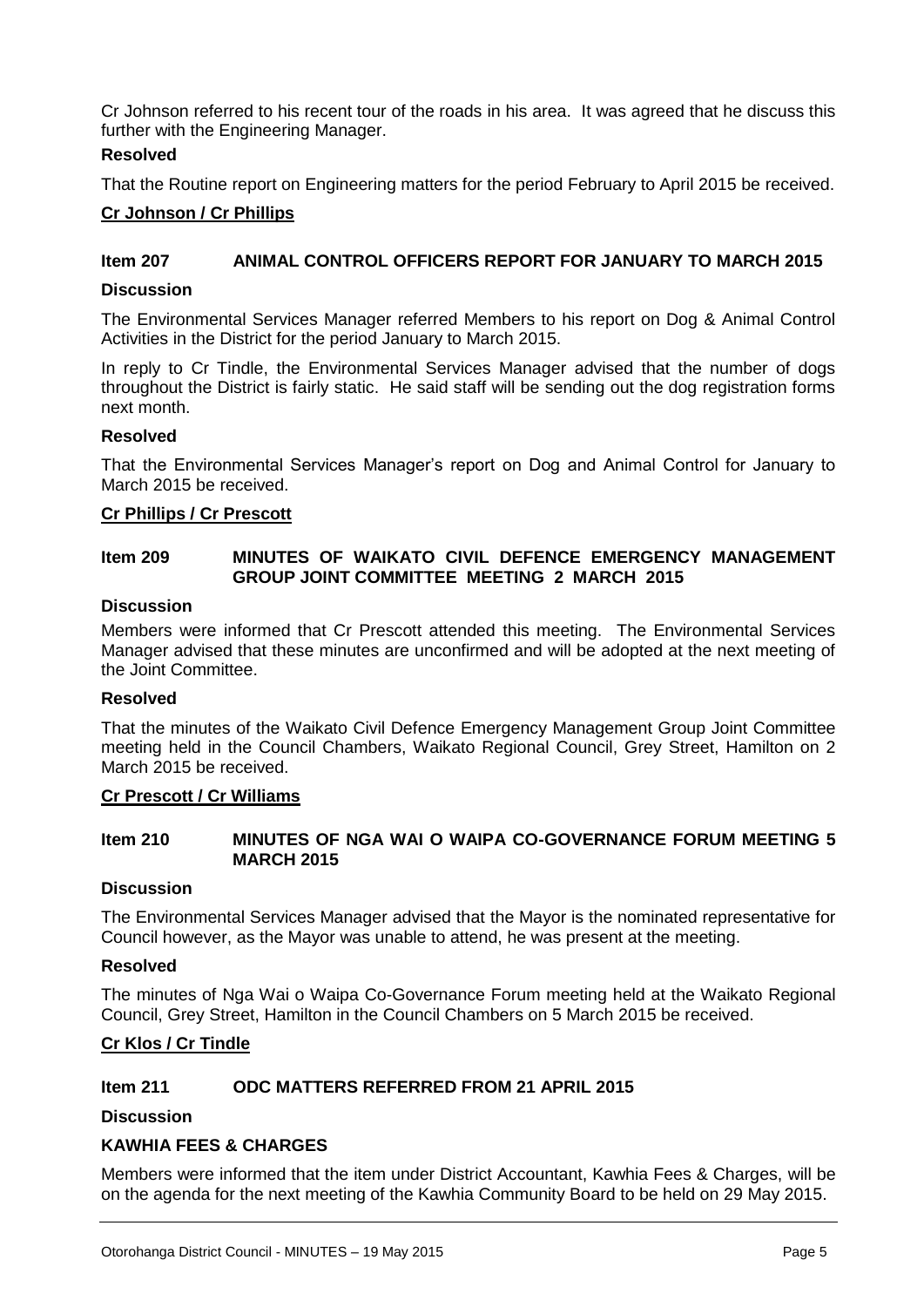#### **LUNCHEON ADJOURNMENT**

Council adjourned for luncheon at 12.30pm and resumed at 1.20pm.

#### **GENERAL**

#### **OTOROHANGA DISTRICT DEVELOPMENT BOARD**

Cr Klos referred to her query at the last meeting of Council whether the Otorohanga District Development Board (ODDB) agenda and minutes could be given to Members for their information. Cr Klos was advised that the ODDB is an independent identity and that Council is not the parent organisation. It was agreed that Cr Pilkington follow up the request with the ODDB.

#### **ENTRANCE SIGN**

Cr Klos reported that there is no Otorohanga entrance sign as you come into Arohena from the north. The Chief Executive replied that Council does not have entrance signs on every boundary road but, as Waipapa Road is a busy route, he suggested the matter be referred to the Engineering Manager for investigation.

#### **WAIPAPA RESERVE**

Cr Klos referred to native planting being carried out on the Waipapa Reserve and said this is going to look fantastic. She said members of the District are now taking an interest in this area which she was pleased to see.

#### **BAYLEY ROAD**

Cr Klos queried whether there is a set of specifications for the installation of cat's eyes on Bayley Road. The Chief Executive replied that, as there is no centre line, the width is inadequate for the installation of cat's eyes. It was agreed however, that the Engineering Manager look into the matter further.

#### **MINISTRY OF EDUCATION**

Cr Phillips reported on a visit from the Minister of Education, Hon Hekia Parata, at the Otorohanga College. He outlined the misunderstanding that has occurred for her following visits to Korakonui School and the Te Awamutu College after the Otorohanga College. Cr Phillips said the Minister spoke very well, was well informed and answered all questions extremely confidently.

#### **KING COUNTRY INDOOR SPORTS FACILITY STEERING COMMITTEE**

Cr Phillips reported he has been invited to be on a steering committee for a sub-regional King Country indoor sports facility. He said he is looking for direction from Council and advised that the Ruapehu and Waitomo District Councils have agreed to support this proposal via a 'letter of agreement'. Cr Phillips reported that the proposal to have a regional hub is being driven by the Te Kuiti High School and accordingly a letter of agreement in principle is requested from this Council. Members were informed that it has been agreed a study be commissioned by Sport Waikato on this proposal. The Deputy Mayor said for Members to keep open minds on the proposal and that further information is required before a decision could be made by this Council.

#### **MANIAPOTO STREET**

Cr Tindle expressed his pleasure in seeing the pavement issues remedied on Maniapoto Street by NZTA. He expressed the opinion that NZTA should have consulted with Council and queried what is intended with the patchy nature of the carriageway that has resulted. He said he is pleased that this safety issue has been resolved.